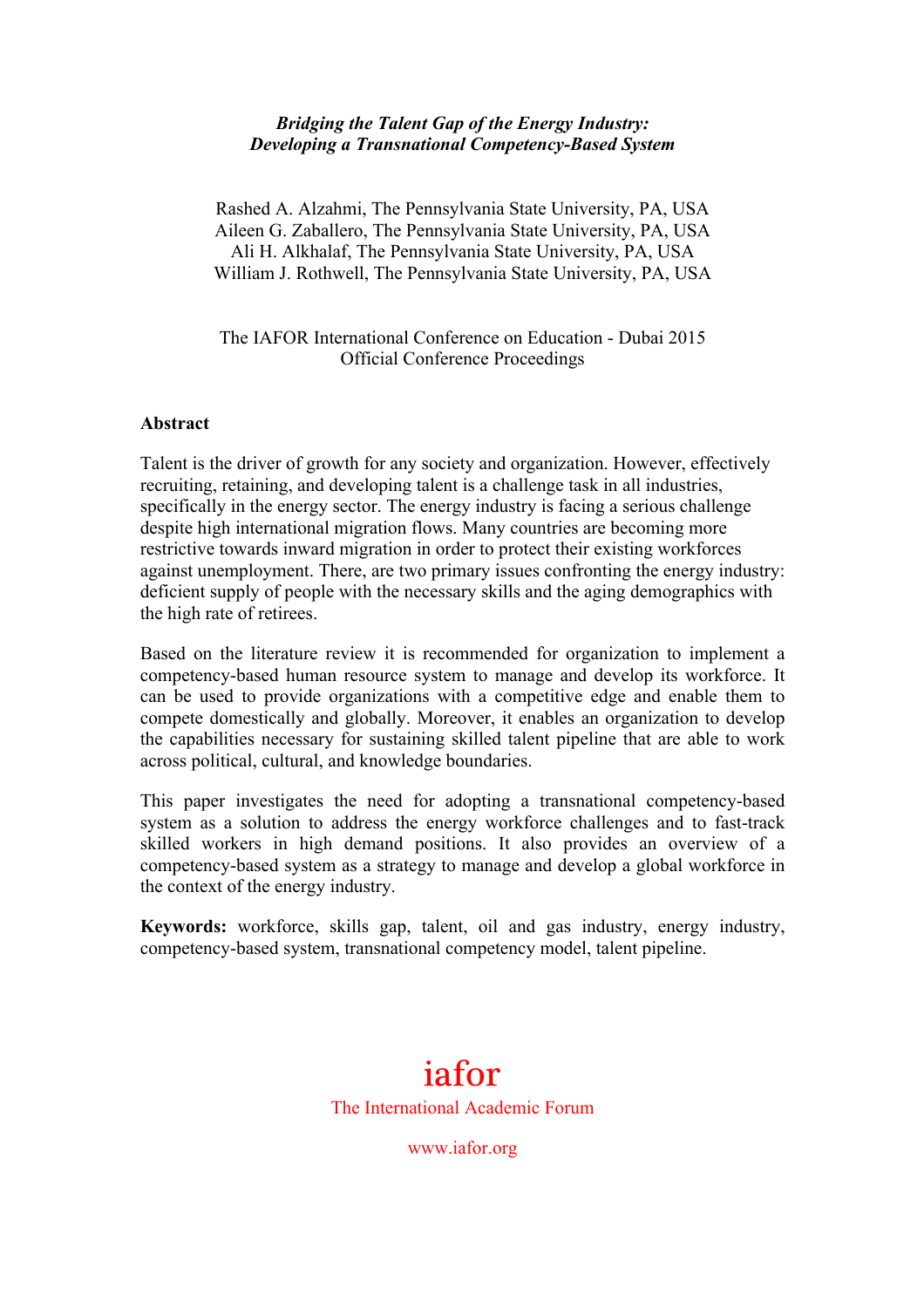#### **Introduction**

The global business market is in constant flux as technology advances, economic powers shifts, workforce demographic transforms, and customer needs evolve. Organizations all over the world are competing, not only for market shares but also for talent. Talent is the driver of growth for any society and organization. The supply and demand for talent across the globe has changed the business environment and skilled/qualified employees continue to be a 'hot' commodity. "Profound shifts in the global marketplace are ushering in a new era of complexity, uncertainty and change for companies. The rise of the internet and related technology has accelerated these market shifts, up-ending business strategies, models and processes along the way" (Oxford Economics, 2012, p. 4). Therefore, effectively recruiting, retaining, and developing talent continues to be a challenge in all industries, specifically in the energy industry.

Energy, specifically the oil and gas industry is facing a serious challenge despite high international migration flows. Two primary issues impacting the energy industry are: deficient supply of qualified people and the aging demographics. According to Molavi and Satterlee (2014) "a serious need is emerging for power, energy, and construction industries to replace retiring engineers and technicians so that the critical expertise is maintained. Yet skilled workers are not easily available to replace them at the rate of the demand" (p. 17751). The energy industry has a significant impact on a country's economic growth and it is considered the backbone of some countries' economy. According to Gu and Wang (2015) "oil and gas resources are an important strategic energy source and safeguard for national economic lifelines and security" (p. 369).

However, having a large reserve of natural resources is not enough to compete in today's oil and gas-based economies (Yasinski, 2014). The U.S. Department Labor, Employment and Training Administration (2007) reported that "global demand for energy is projected to continue rising, and energy industry employers will need skilled workers to meet that demand" (p. 4). Thus, energy companies need to recruit the right number of skilled and competent workers and specifically technicians to operate and maintain their growing business. Nevertheless, recruiting those skilled and competent individuals for the energy industries is a challenge task and is increasingly affected by the changing global economy, advanced technology, and the shortage of educated candidates with the necessary competencies to succeed on the job.

Individuals that have developed transferable skills from one industry are very attractive to the oil and gas industry and are highly sought-after, imposing additional demands on human resources to not only attract and hire the right people, but to educate and develop the right people. Based on literature review it is recommended for an organization to implement a competency-based human resource system to manage and develop its workforce. The system can be used to provide an organization with a competitive edge and allow it to compete domestically and globally. It help the organization to identifying the current and future anticipated roles so that objectives of the organization are achieved and simultaneously the needs of the employees are also met. Moreover, it enables an organization to develop the capabilities necessary for sustaining skilled talent pipeline that are able to work across political, cultural, and knowledge boundaries.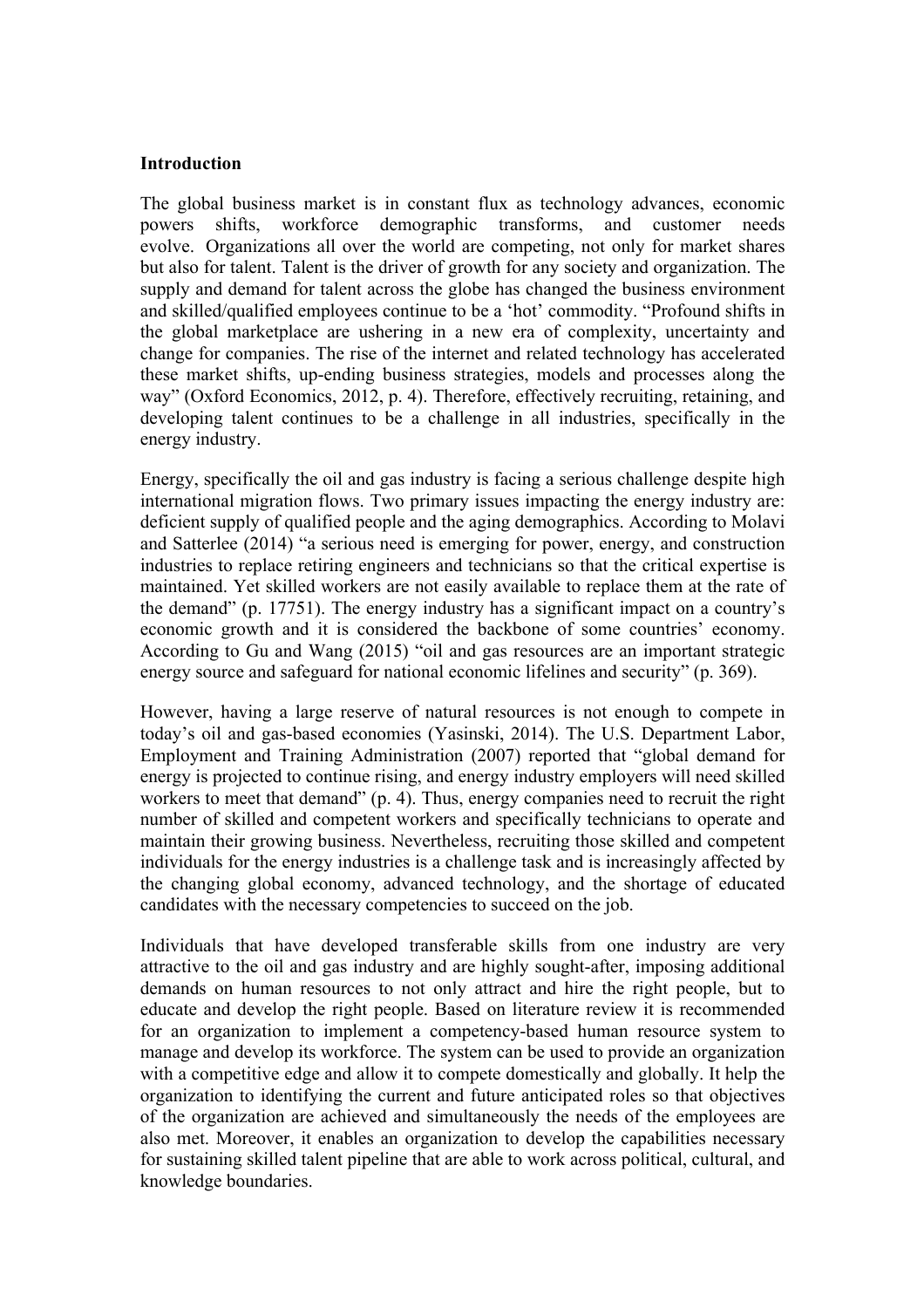## **Purpose of the Study**

The most pressing challenges facing global organizations today are directly related to workforce challenges (Tarique & Schuler, 2010). In today's complex global economy, organizations have to attract, manage, and retain talent to achieve sustainable growth and gain competitive advantage. According to the U.S. Department of Labor, employment and Training Administration "although most energy industry careers pay well, the industry faces several challenges in recruiting and training a sufficient number of workers" (p. 11). Therefore, these new challenges are forcing organizations to rethink fundamental practices and strategies in talent management (Mahapator, 2010).

This paper investigates the need for adopting a transnational competency-based system as a solution to address the energy workforce challenges and to fast-track skilled workers in high demand positions. It also provides an overview of a competency-based system as a strategy to manage and develop a global workforce in the context of the petroleum industry.

## **Workforce Challenges Facing the Energy Industry**

All over the world, organizations are struggling to find an adequate supply of qualified and talented individuals (Wall, 2007). According to Molavi and Satterlee (2014) "industry in general and the energy sector in particular are experiencing a sharp decline in skilled and experienced workers at every level. The oil and gas industry in spite of global expansion in this area, are struggling to hire qualified staff to respond to the volume of demand for these commodities" (p. 17751). A shortage of skilled and qualified workers is compelling many industries globally to change how they attract and employ talent.

A key challenge is that most newcomers to the workforce often lack the practical experiences and skills required in the business world. Furthermore, potential young employees are more likely to seek positions with multinationals and geographically dispersed organizations taking them away from their national roots. In addition, demographic trends point to an aging population with an expanding number of people approaching the retirement age. More people are leaving the workforce in greater numbers than those entering, creating a huge chasm in the talent pool. Therefore, organizations need to ensure future generations are well prepared and equipped with the necessary competencies to meet their predecessor's responsibilities (Miracle, 2004).

## *Deficient Supply of Skilled Workers*

All job sectors within majority of most industries have raised employers' demands for more knowledgeable, well-trained, career-ready workers. The competition for highskilled occupations continually rises as massive numbers of talented baby boomers exit the labor pool (Gordon, 2012). Many organizations intense workforce needs and are forced to look outside of the geographical boundaries, as well as, outside of it's own sector to find skilled workers for many of their jobs. Many more have to conduct intense trainings to make their employees effective workers. According to the U. S. Department of Labor, Employment and Training Administration (2007) the energy industry employs more than 1 million people nationwide and represent 4 percent of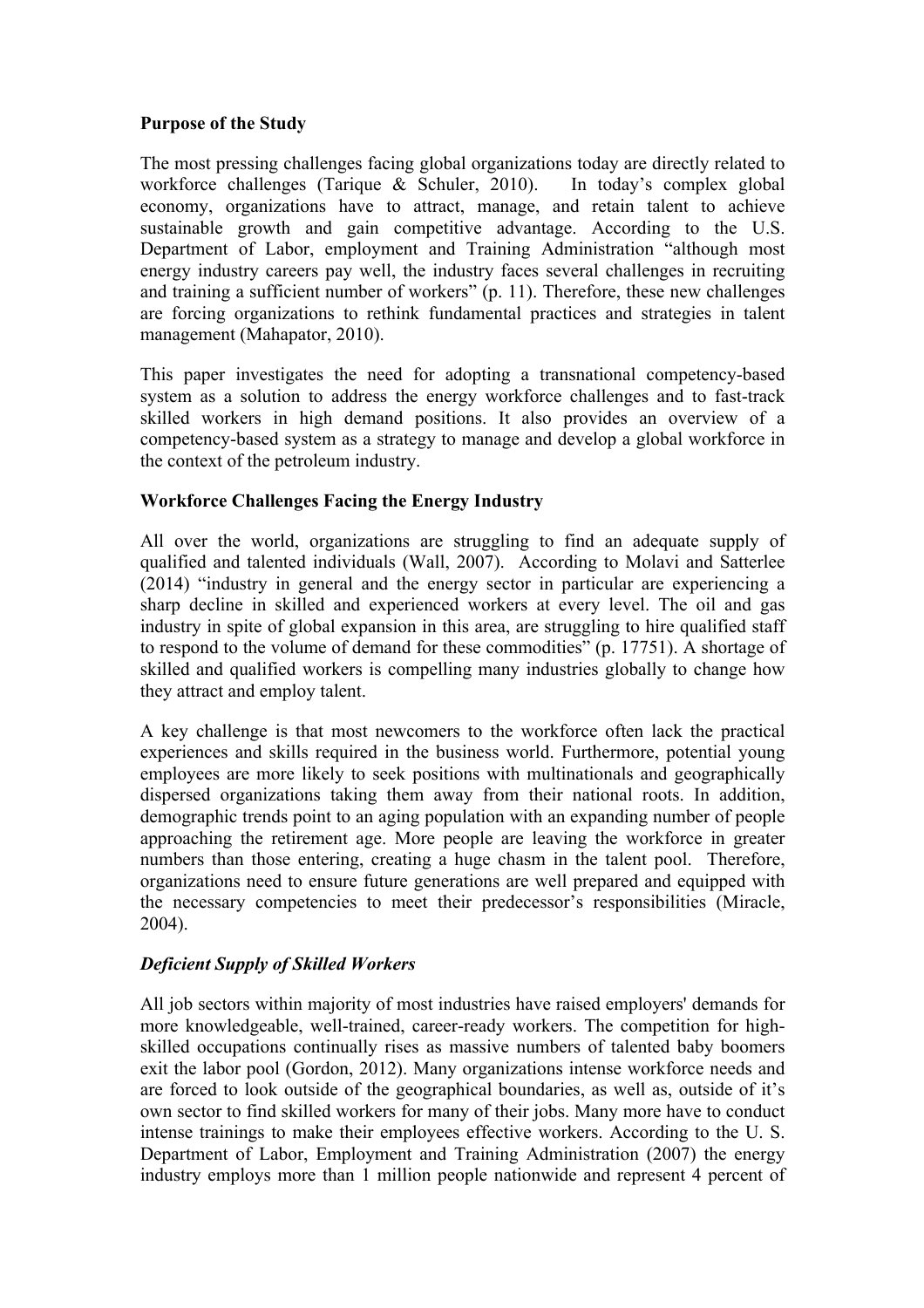total Gross Domestic Product (GDP). It plays an essential role in the country's economic and national security (p. 4). However, the energy companies have big shortages of skilled workers. They reported that "they will need to hire well above replacement levels as new power plants are constructed, new technologies are adopted, mines are opened, and new oil and gas wells are tapped to keep pace with the nation's need for energy" (U. S. Department of Labor, Employment and Training Administration, 2007, p. 4).

Identifying an appropriate worker who matches the job profile and other criterion is not an easy task. Organizations spend considerable time and effort to hire a suitable match. In practice, this will require posting a vacancy and interviewing viable candidates. In addition, adapting to a new job in a new organization typically takes time and most likely extra training to reach full productivity. Therefore, hiring skilled workers may result in substantial expenditures (Blatter, Muehlemann, & Schenker, 2012). The most common practice for matching people to jobs is through job descriptions and job requirements. However, it is important to note that most often, they represent the baseline requirements for a job and are not sufficient for recruiting, selecting, and developing top performers (Dubois & Rothwell, 2004).

# *Aging Demographics*

An aging workforce dramatically impacts the global skill shortages. This is intensified in some countries undergoing major demographic shifts, such as a surge in youth or a rapidly aging population. For example, "In Japan, the country with the oldest median age group, 85% of employers can't find the talent they need. In India, which is experiencing unprecedented population growth, 61% of employers struggle to find talent. In Brazil, where the fertility rate has dropped from six births per woman to two in less than two generations, the talent shortage rate is 68%." (Donovan, 2013, p. 13).

A large number of baby boomers are will become eligible for social security benefits at the rate of 10,000 per day (Galagan, 2010). According to a 2006 Census Bureau Report, the US population aged 65 and over is anticipated to substantially increase in size within the next 25 years. They also anticipated that by 2030, approximately 20% of Americans will be 65 years or older (as cited in Sterns, 2010).This phenomenon is not restricted to the US. In 2003, A Boston Consulting Group researched talent trends and estimated a worldwide skilled labor shortfall of 60 million workers by 2020, including a 17 million-labor shortage in the U.S. (Holland, Sheehan, & DeCieri, 2007).

The lack of technical skills, limited experience, and a shortage of candidates are some of the reasons that positions cannot be filled. However, businesses can start to address the upcoming skills gap by identifying best practices for employing and optimizing an aging workforce, as well as capturing their knowledge to prepare the next generation of workers. The authors recommend implementing a competency-based approach to manage talent. This may include defining job profiles, conducting job interviews, selecting appropriate candidates, implementing engagement strategies, developing learning strategies, and determining organizational capabilities.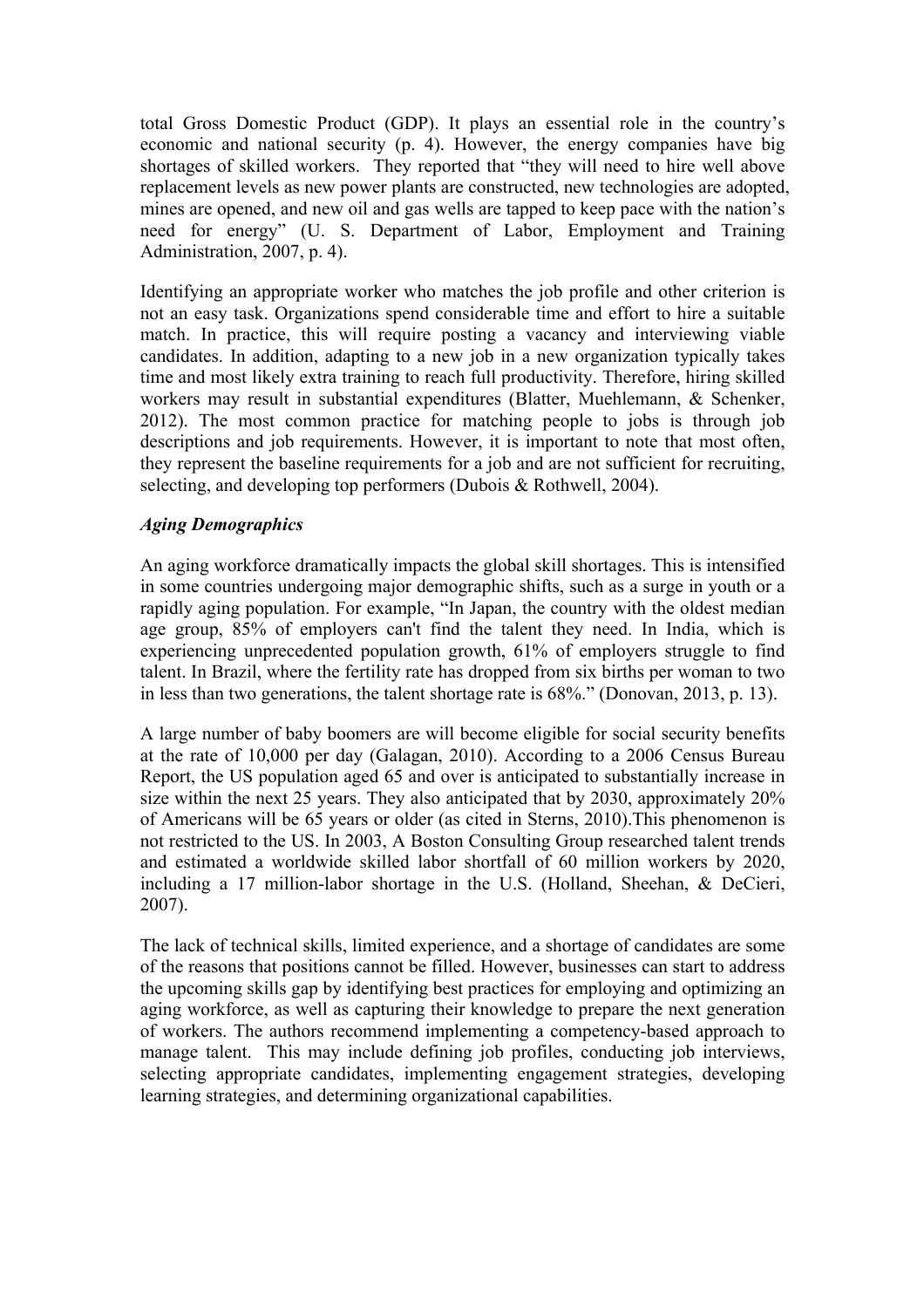#### **Understanding Competencies**

In order to survive and compete in today's highly competitive market, it is essential to determine what competencies a business needs (Sanghi, 2009). Competencies and competency models have become widely practiced in many organizations (Vazirani, 2010). Hofrichter, Spencer, and Lyle (1996) argue that competencies are the right foundation for effective human resources management.

They play a major role in identifying the current and future anticipated roles so that goals of the organization are accomplished and, at the same time the needs of the employees are also met (Mahapator, 2010). According to Bhardwaj and Punia (2013) "a competency is considered as a measurable characteristic of a person that is related to effective performance in a specific job, organization or culture" (p. 74).

Furthermore, competency-based systems are used to improve employees' performance, and align individual capabilities with organizational core competencies (Rothwell & Lindholm, 1999). It can contribute to organizations knowledge base and increase the knowledge utilization capability of an organization. In short, competency-based approach is focused on improving organizational performance (Zaim, Yasar & Unal, 2013). "It thus makes increasing sense in today's business world to think in terms of competencies—which speak to a qualitative view of talent—rather than in terms of head count or work activities" (Dubois & Rothwell, 2004, p. 67)

There are two approaches to competencies: the first approach "defines competency as underlying attributes of a person. It is largely an input-based approach, defining the inputs needed to demonstrate competent performance" (Bhardwaj & Punia, 2013, p. 75; Boyatzis, 1982). On the other hand, the second approach interprets competency as a set of performances and standards (Bhardwaj & Punia, 2013). In essence, "competences describe what people need to be able to do to perform a job well" (Mahapator, 2010). They are intangible resources that are critical for gaining a sustainable competitive advantage (Drejer, 2002).

According to Dubois and Rothwell (2000) "one of the most important determinants of success is whether the people in an organization have accepted and adopted an internally consistent set of definitions and concepts for competency work" (as cited in Rothwell et al., 2015, p. I-16).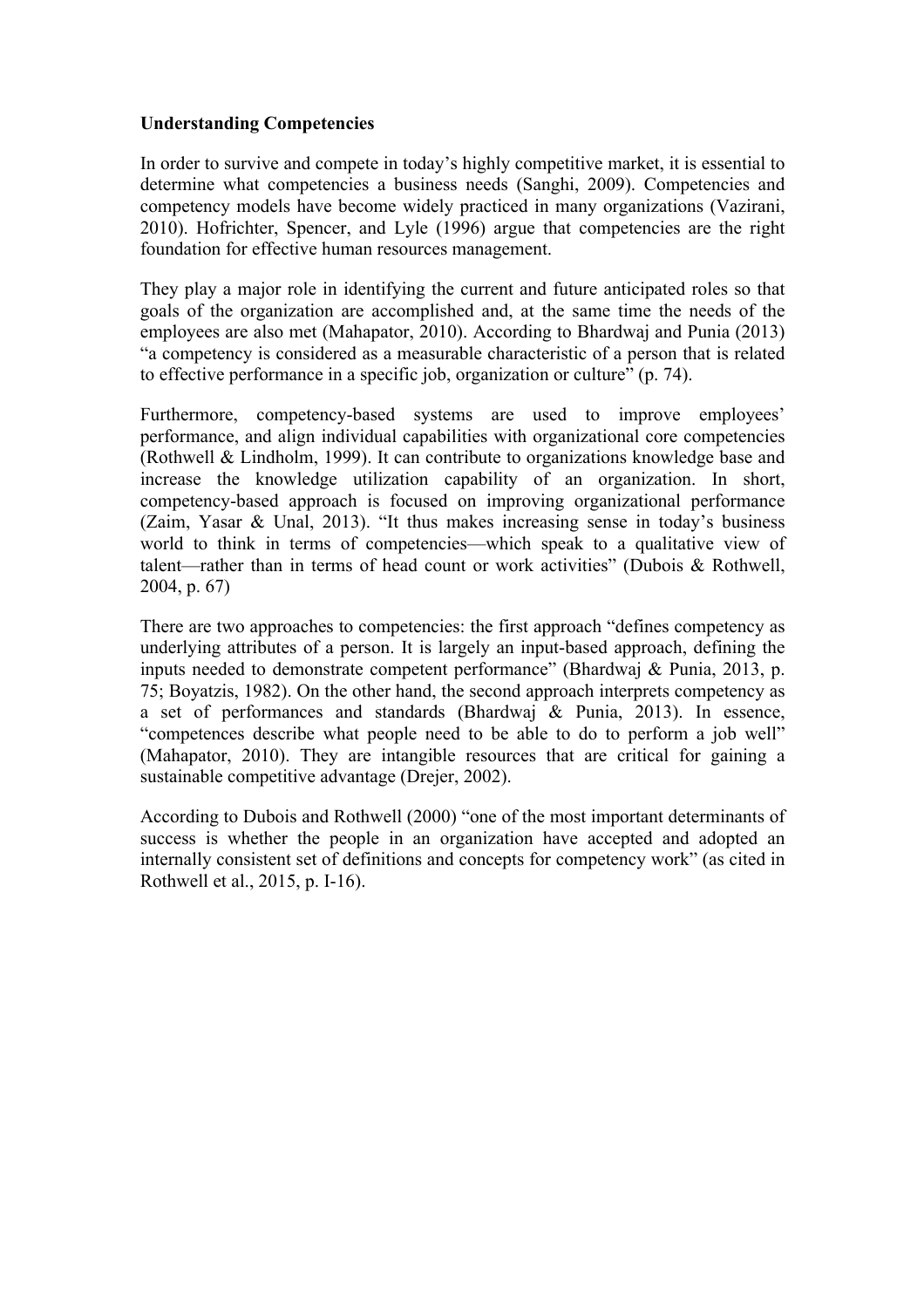Table 1 lists a few key definitions that are essential to understand a competency-based approach.

Table 1: *Key Definitions*

| Term                      | Definition                                                                                                                                                                                                                                                                                                                                                                                  |
|---------------------------|---------------------------------------------------------------------------------------------------------------------------------------------------------------------------------------------------------------------------------------------------------------------------------------------------------------------------------------------------------------------------------------------|
| Competency                | Sets of characteristics that a person possesses which is a<br>combination of skills, knowledge, traits, feeling, and job attitude that<br>can be observed, measured, and evaluated (Rothwell et al., 2015).                                                                                                                                                                                 |
| <b>Job Competencies</b>   | "An underlying characteristic of a person which results in effective<br>and/or superior performance in a job" (Rothwell et al., 2015, p. 29).                                                                                                                                                                                                                                               |
| Technical<br>competencies | Refers to "the specialized primary and highly related knowledge and<br>skill competencies that employees must possess and use in<br>appropriate ways on the job" (Rothwell et al., 2015, p. 29).                                                                                                                                                                                            |
| Job description           | A job description is a written statement of the duties,<br>responsibilities, minimum educational requirements, and minimum<br>experience requirements necessary for the job (Dubois $&$ Rothwell,<br>2004).                                                                                                                                                                                 |
| Competency<br>Model       | A descriptive tool often represented through illustrations that map<br>competencies in a hierarchical manner. It identifies the knowledge,<br>skills, and behaviors needed to effectively perform a role within $a(n)$<br>job, occupation, organization, or industry. Competency models can<br>take a variety of forms (Campion, et al. 2011; Cao & Thomas 2013;<br>Rothwell et al., 2015). |

## **Importance and Benefits of Competency-Based System**

Focusing only on the job is not enough in today's business world (Dubois & Rothwell, 2004). Organizations need to focus on both the people and on the job that they are doing. In the workplace, an employee's traits, attitude, skills, and knowledge will affect the work outcome. These traits, attitude, skills, and knowledge all make up the employee's competencies. Thus to get the work outcome or to get the job done well, we need to know these competencies. These competencies build the competencybased system.

Implementing this kind of a system can significantly impact an organization's effectiveness and efficiency (Snell & Dean, 1992; Dubois & Rothwell, 2004). A competency-based system helps an organization to address all challenges, meet their business objectives, and get a competitive advantage in the by integrating its HR strategies with the business strategies (Pritchard, 1997). Also, it links the individual competencies with the organization business goals (Cooper, Lawrence, Kierstead, Lynch, and Luce, 1998; Dubois & Rothwell, 2004). In addition, these systems enhance productivity and create effective processes recruiting, selecting, developing, evaluating, and even compensating high-performance employees (Lucia & Lepsinger, 1999).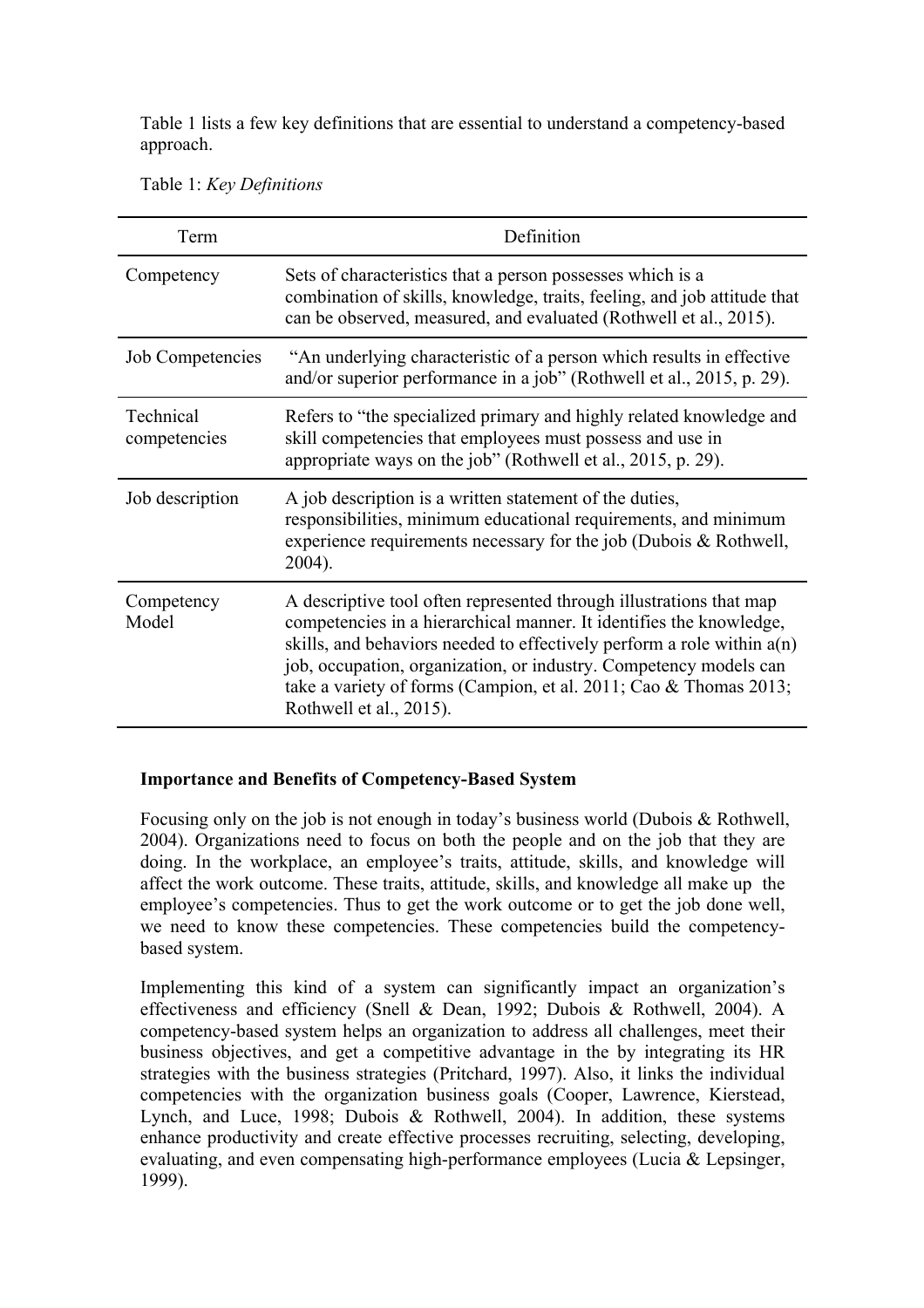A competency-based system fosters the training within organizations. One of the primary reasons for the increased level of competency-based program usage is that these programs can easily assimilate learning activities or initiatives into the daily business processes rather than traditional training, which is often isolated from daily business operations. By linking individual competencies with the desired organizational competencies through competency modeling, the development of successful training and development programs becomes an effort with great potential for meeting the needs of all parties involved. Also, this system, facilitates designing and building more focused training programs (Tompkins & Daly, 1992).

### **Competency-Based Approach in a Transnational Space**

We are no longer bounded. Most business, in some form or another, extends and operates across national boundaries; whether it is their customers, suppliers, or even employees. Popularized by Randolph Bourne, transnationalism describes a new way of interacting across boundaries (Jucan, 2010). This interconnectivity of people is creating a cultural, social, and economical phenomenon. However, as we continue to live and work in a diverse society, the need to develop skills that better equips people to operate effectively becomes crucial in almost every aspect of our lives, particularly in the work environment.

It is no longer enough to assess the right person for the right job, we must also consider the right environment. As previously discussed, a competency-based approach helps to integrate the organization's talent initiatives using a common language that is grounded on the organization's goals and mission. Therefore, implementing a competency-based approach in a transnational space allows an organization to develop talent initiatives that are adaptable based on its current environment. Common uses of a competency-based approach used today includes workforce planning and technical talent management, both of which are critical to today's energy industry.

## **Workforce Planning**

Organizations seeking to grow and improve performance in today's transforming economy are paying a greater attention to workforce planning. Improving organizational performance to gain a competitive advantage in both global and local market requires an effective and efficient workforce plan that can manage talent shortages and surpluses. According to Hirschman (2007), "workforce planning can provide perspective for business success" (p. 44). One of an organization's essential human resource (HR) functions is to ensure that its short and long-term strategic plans are being met (Tripathi, 2010). It also needs to ensure that it has an adequate supply of workers with necessary skills and qualifications to accomplish its mission. However, most organizations struggle in developing and implementing effective and efficient long-term workforce plans and determining the size of the workforce needed for the future.

The terms workforce planning and strategic staffing are used exchangeable in the literatures. It refers to comprehensive planning for the entire organization's workforce (Rothwell, 2005). It is a process ensures that an organization has the right people with the right skills they need at the right place and at the right time (Kazan, 2005).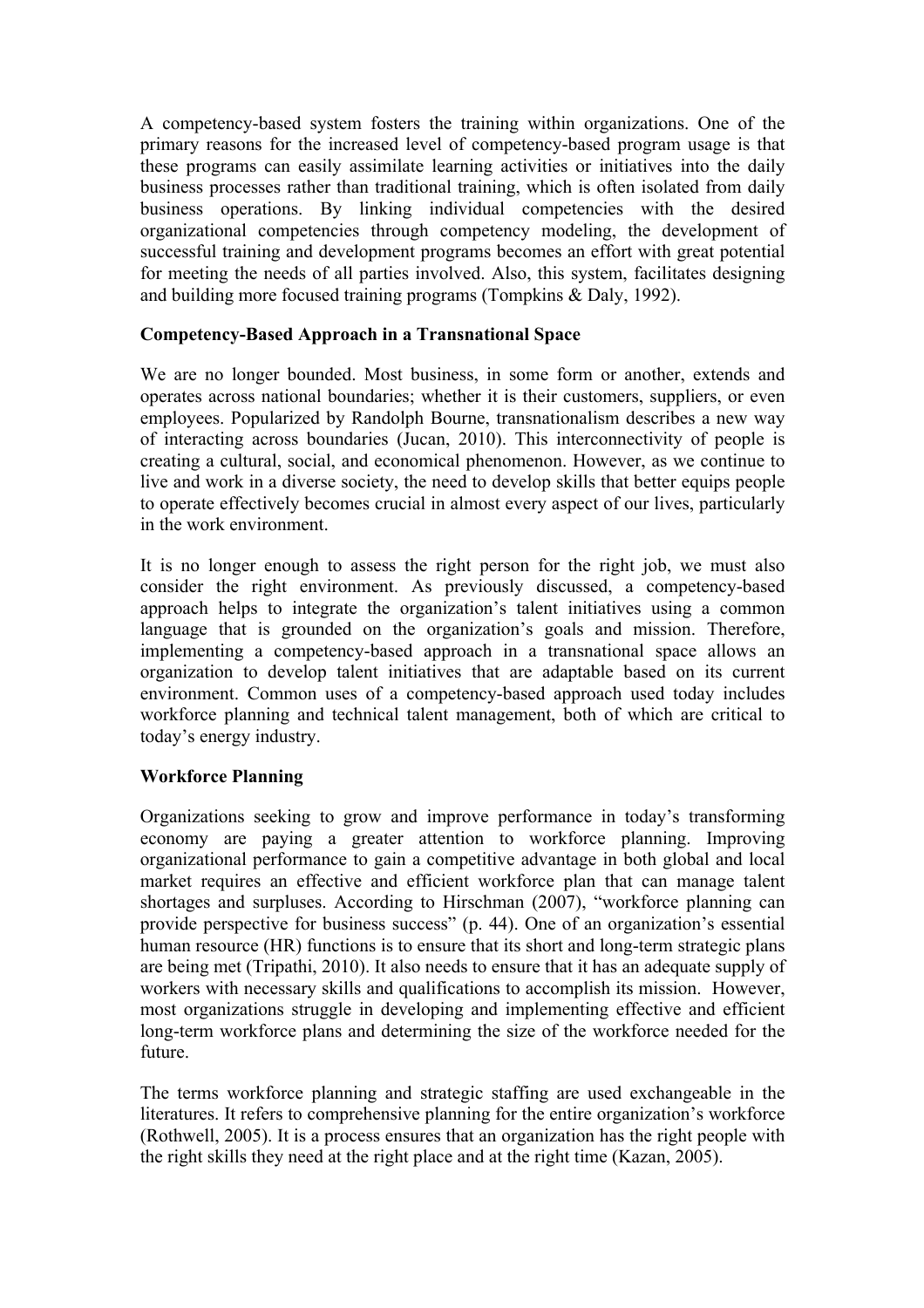Helton and Soubik (2004) have defined workforce planning as "a methodical process of analyzing the current workforce, determining future workforce needs, identifying the gap between the present and future, and implementing solutions so the organization can accomplish its mission, goals and objectives"' (p. 460). In short, workforce planning is a long-term plan that helps an organization to align workforce strategies to its desired business outcomes. It determines the size and quality levels of workforce required to support the business' objectives.

# *Importance of Workforce Planning*

There are urgent needs for workforce planning in organizations and especially organization in the energy industry regardless of their size to develop for the anticipated changes in the workforce demographics and economy. It is obvious that globalized competition, information revolution, and technological advancement are altering the demands for different types and number of workforce. Therefore, to adapt and maintain competitiveness in response to the transformational and dynamic business environment, organizations urgently need to develop a successful workforce plan.

According to Freedman (2009), workforce planning helps organizations make better decisions related to investment in human capital and managing business risks and cost more effectively. It can reduce shortages of workforce and shortages of skilled employees, and to enhance administrative systems (Alturaigi, 1997). Moreover, it analyzes the competencies of the existing workforce against projected needs to identify performance gaps and determine the quantity and quality of the workforce needed to achieve optimum outcome (Ball & Gotsill, 2011). Therefore, the objective of workforce planning is to anticipate the workforce skills organization needs and then prepare an action plan to close emerging gaps and overcome challenges and obstacles that may befall in the future (Kirch, 2008).

## *Workforce Planning Process*

There are many ways to approach workforce planning, and the best approach is dependent on the organization's specific needs and capability. Overall, a majority of organizations agrees in four basic steps: 1) supply analysis, 2) demand analysis, 3) gap analysis, and 4) action plan. Anderson (2004) and Vernez, Robbert, Massey, and Driscoll (2007) have suggested four major steps that involved in workforce planning:

- 1. Supply analysis: describe and analyze the current and projected workforce in term of total number of positions needed, composition, and competencies needed.
- 2. Demand analysis: describe what the workforce should be now and in the future in term of total number of positions needed, composition, and competencies needed.
- 3. Gap analysis: compare demand to supply to identify the differences between the present and the future staffing needs.
- 4. Solution analysis or action plans: prepare and implement a solution to close the most critical gaps between the supply and demand.

In general, the workforce-planning process involves taking steps for identifying and matching the projected workforce needs of an organization with the available and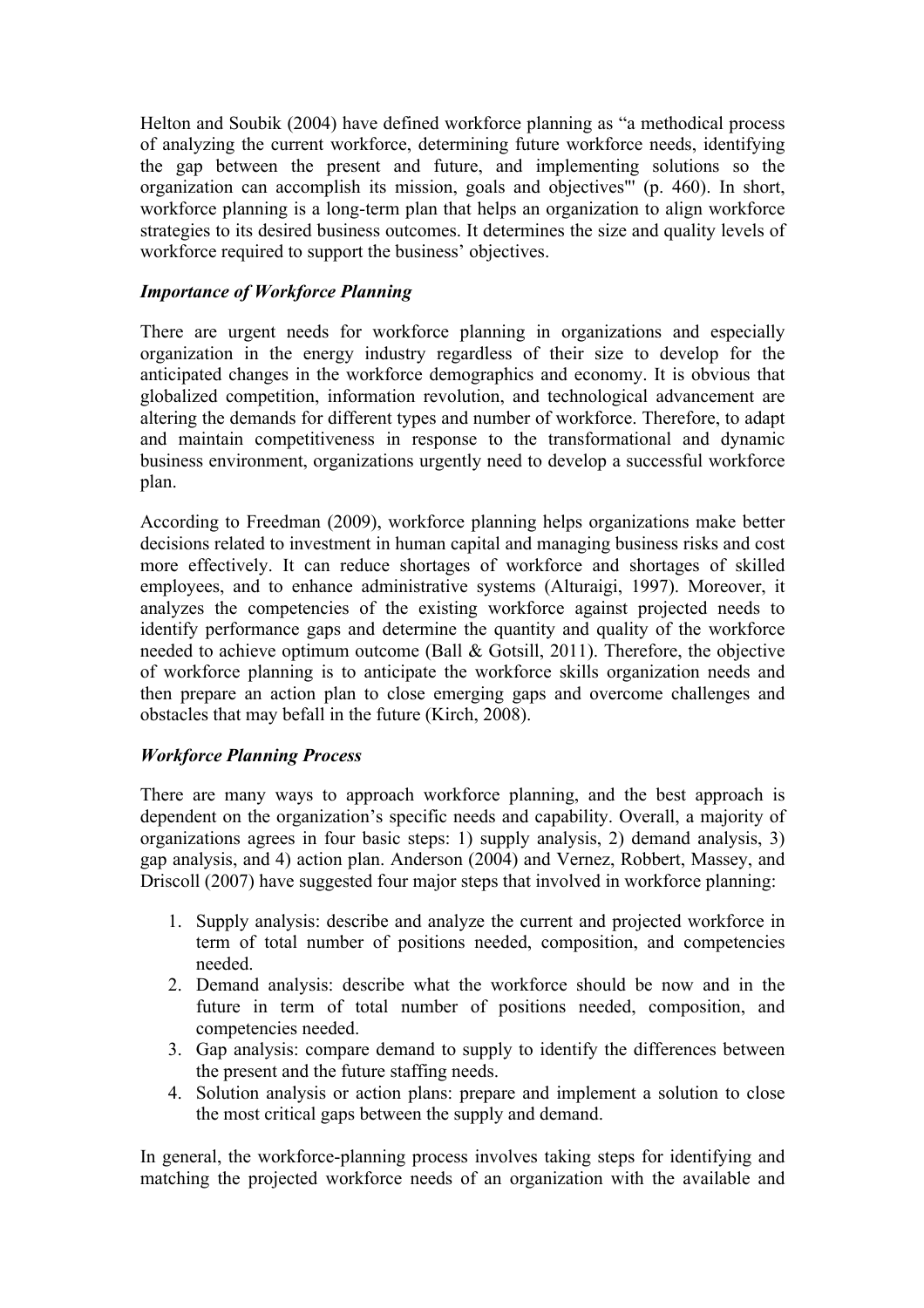emerging employee skills in the labor market (Choudhury, 2007). Therefore, in order for workforce planning to be successful: it should be viewed as a business process rather than an human resource process; begin with a few critical positions; recruiting committee or group should participate in the process, it should be reviewed and updated regularly at least every quarter; and use latest technology to develop effective workforce planning (Freedman, 2009). Leonard (2005) stated that "successful workforce planning is an ongoing process rather than a singular event. Only after problems and shortages are identified and repeatedly revisited will a company be able to develop a plan that addresses specific needs" (p. 24).

### **Technical Talent Management**

Since McKinsey produced the "The War for Talent" in 1998, it grasped the attention of the human resources professionals (Chambers, Foulon, Handfield-Jones, Hankin, & Michaels, 1998). Organizations focused on talent recruiting, developing, and retention, which increased the importance of talent and employee value in the business world (Scullion, Collings, & Caligiuri, 2010). However, organizations found that focusing on talent is not enough. There also needs to be a strong focus on technical talent (Kim, William, Rothwell, & Penaloza, 2014).

Technical talent focuses on "the most talented technical and professional workers who rely on professional judgment or specialized training to perform their work" (Kim, William, Rothwell, & Penaloza, 2014, pp. 96). Technical talent management can be defined as "the process that focuses on attracting, developing, and retaining the most talented technical and professional workers and transferring their specialized knowledge to less proficient or less experienced workers" (Rothwell, 2011, p. 12). In the early 70s of the 20-century, the technical talent was used to describe engineers and science professionals (B.G.R, 1971). Also, those employees who work in occupations that require specialized knowledge and training following the North American Industry Classification System's (NAICS's) definition of the professional, scientific, and technical service sector (U.S. Bureau of Labor, 2012; Rothwell, 2011).

Thus, it is more than a talent management. It deals with both the talented people and the knowledge that they have. Those employees who spent years working for a company has gained experience, maintained a level of professionalism, and has acquired expertise from working in that industry and particularly in that company. Their knowledge or the intellectual property that they have built over the past years needs to be secured and accessed.

In addition, those employees need special management to attract, retain, and develop. Moreover, those employees could be a good source for competency modeling programs that assist in developing and improving business processes. Thus technical talent programs would focus on those who are high-performance employees, known as 'high-performers' (HiPro) to model. Moreover, HiPro knowledge, skills, traits, job attitude, and behaviors can potentially be the focus of a competency-based program.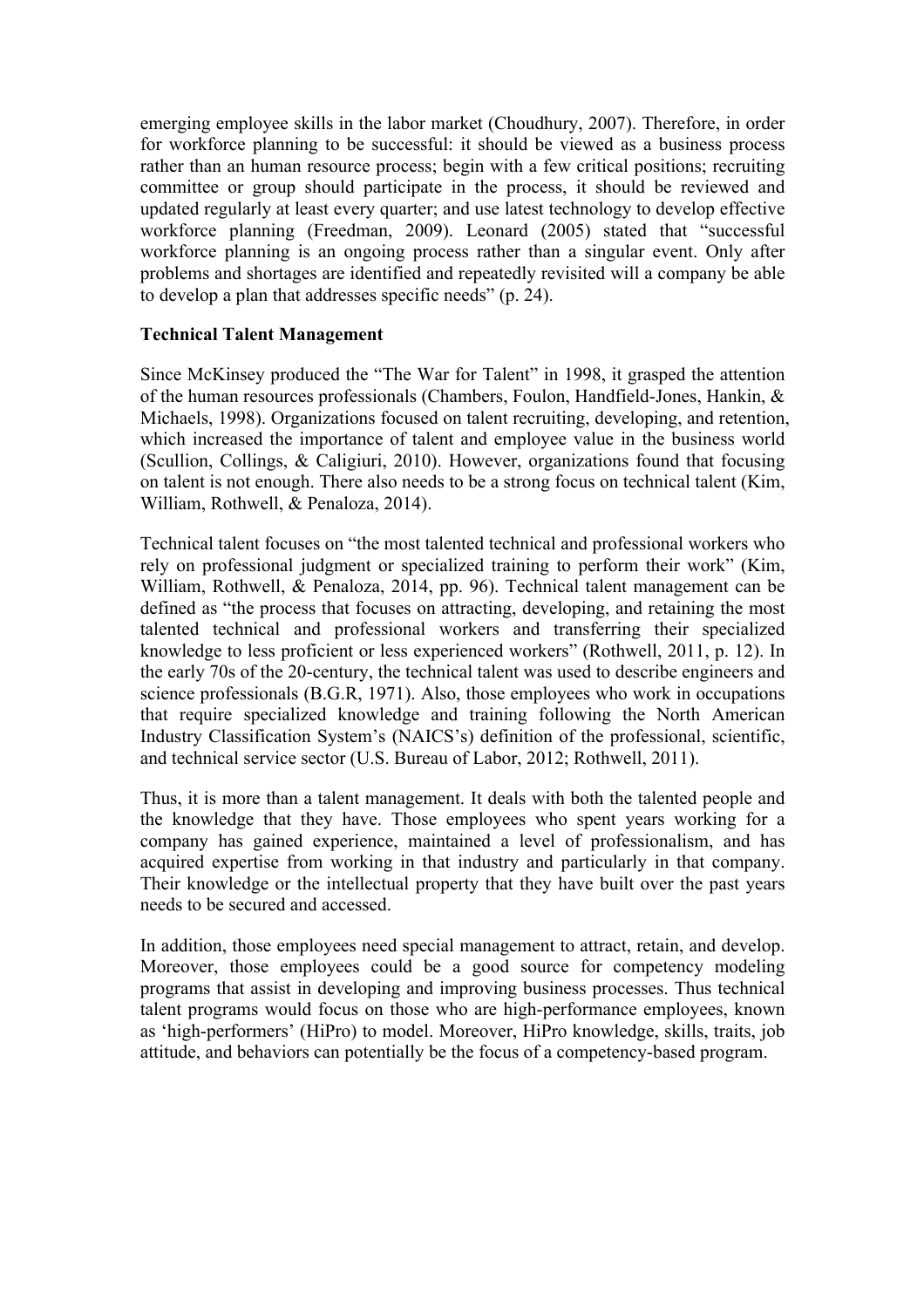### **Complexity of Transnational Competency**

Communicating, collaborating, and interacting with people from a multitude of different cultures requires not only intercultural competence, but also transnational competency. According to the Institute of International Education, transnational competence (TNC) refers to (1997, p. 5-6):

… the ability of individuals, organizations, communities, and governments to effectively cope with the rapidly changing transnational environment and to realize their goals … Transnationalism refers to the emerging era where relations and networks are being formed around common interests, affinities, and sentiments, often with little regard for the constraints of conventional geographic space. Transnational Competence enables the formation and functioning of these networks.

As the world becomes more interdependent, talent challenges become more complex. Therefore, workforce demands will require a dynamic and flexible talent pools that are able to adapt to its surroundings. However, the HR professionals must also adapt and implement talent strategies that are able to hit an accelerated-moving-target. Therefore, the authors have recommended implanting not only a competency-based program to manage a diverse workforce, but a transnational competency-based program that can adapt to its changing environment.

#### **Conclusion**

The challenge of effectively recruiting talented individuals into the energy industry, particularly into the oil and gas industry is daunting. Two primary issues confronting the energy industry are: deficient supply of people with necessary skills and the aging demographics with the high rate of retirees. Furthermore, recruiting experienced, skilled professionals for the energy industries is a challenge task and is increasingly affected by the changing global economy and the shortage of educated candidates with the necessary competencies to succeed on the job. Based on literature review it is recommended for an organization to implement a competency-based human resource system to manage and develop its workforce. Adopting a competency-based system as a solution to address the global workforce challenges can help fast-track skilled workers in high demand positions. However, assessing the right person for the right job also requires assessing the right environment. In an accelerated changing environment, talent initiatives must be adaptable cross the political, cultural, and knowledge boundaries. The bottom line is that adopting an effective and efficient workforce strategy is necessary to ensure that organizations thrive, and the energy industry remains a key driver of economic growth on the future.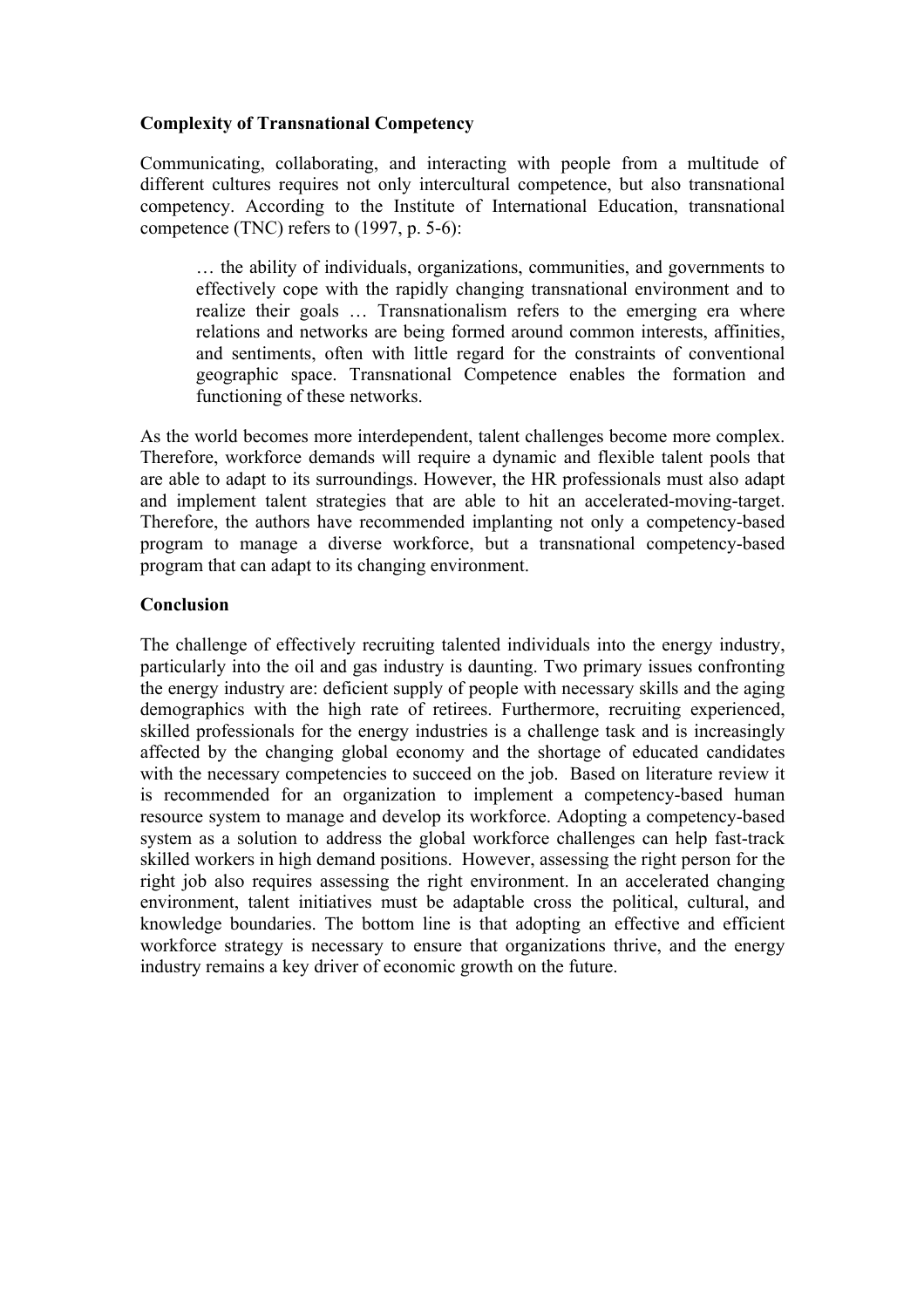#### **References**

- Alturaigi, A. S. (1997). *Towards strategic planning for indigenizing the workforce in the Saudi Arabian private sector.* Retrieved from Dissertations and Theses database. (UMI No. 9722421).
- Anderson, M. W. (2004). The metrics of workforce planning. *Public Personnel Management, 33*(4), 363–378.
- Ball, K. & Gotsill, G. (2011). *Surviving the baby boomer exodus: Capturing knowledge or gen x and y employees*. Boston, MA: Course Technology.
- B. G. R. (1971). Using technical talent: An editorial. *Journal (Water Pollution Control Federation), 43*(1), 178.
- Bhardwaj, A. & Punia, B. K. (2013). Managerial competencies and their influence on managerial performance: A literature review. *International Journal of Advanced Research in Management and Social Sciences, 2*(5), 70-84
- Blatter, M., Muehlemann, S., & Schenker, S. (2012). The costs of hiring skilled workers. *European Economic Review, 56*(1), 20-35.
- Boyatzis, R. (1982). *The competent manager.* New York, NY: Wiley.
- Chambers, E. G., Foulon, M., Handfield-Jones, H., Hankin, S. M., & Michaels, E. G. (1998). The war for talent. *McKinsey Quarterly*, 44-57.
- Choudhury, E. H. (2007). Workforce planning in small local governments. *Review of Public Personnel Administration, 27*(3), 264–280.
- Cooper, S., Lawrence, E., Kierstead, J., Lynch, B., & Luce, S. (1998). Competencies-A brief overview of development and application to public and private sectors. *Research Directorate Policy, Research and Communications Branch Public Service Commission of Canada April*.
- Drejer, A. (2002). Strategic management and core competencies. New York, NY: Quorum Books.
- Donovan, K. (2013). Sustainable workforce. *Leadership Excellence, 30*(10), 13.
- Dubois, D. D., & Rothwell, W. J. (2000). *The competency toolkit (2nd Ed.), Volume I.*  Amherst, MA: HRD Press.
- Dubois, D. D., & Rothwell, W. J. (2004). *Competency-Based human resource management.* Mountain View, CA: Davies-Black.
- Freedman, E. (2009). Optimizing workforce-planning processes. *People and Strategy, 32*(3), 9-10.
- Galagan, P. (2010). Bridging the skills gap: New factors compound the growing skills Shortage. *T+D, 64*(2), 44-49.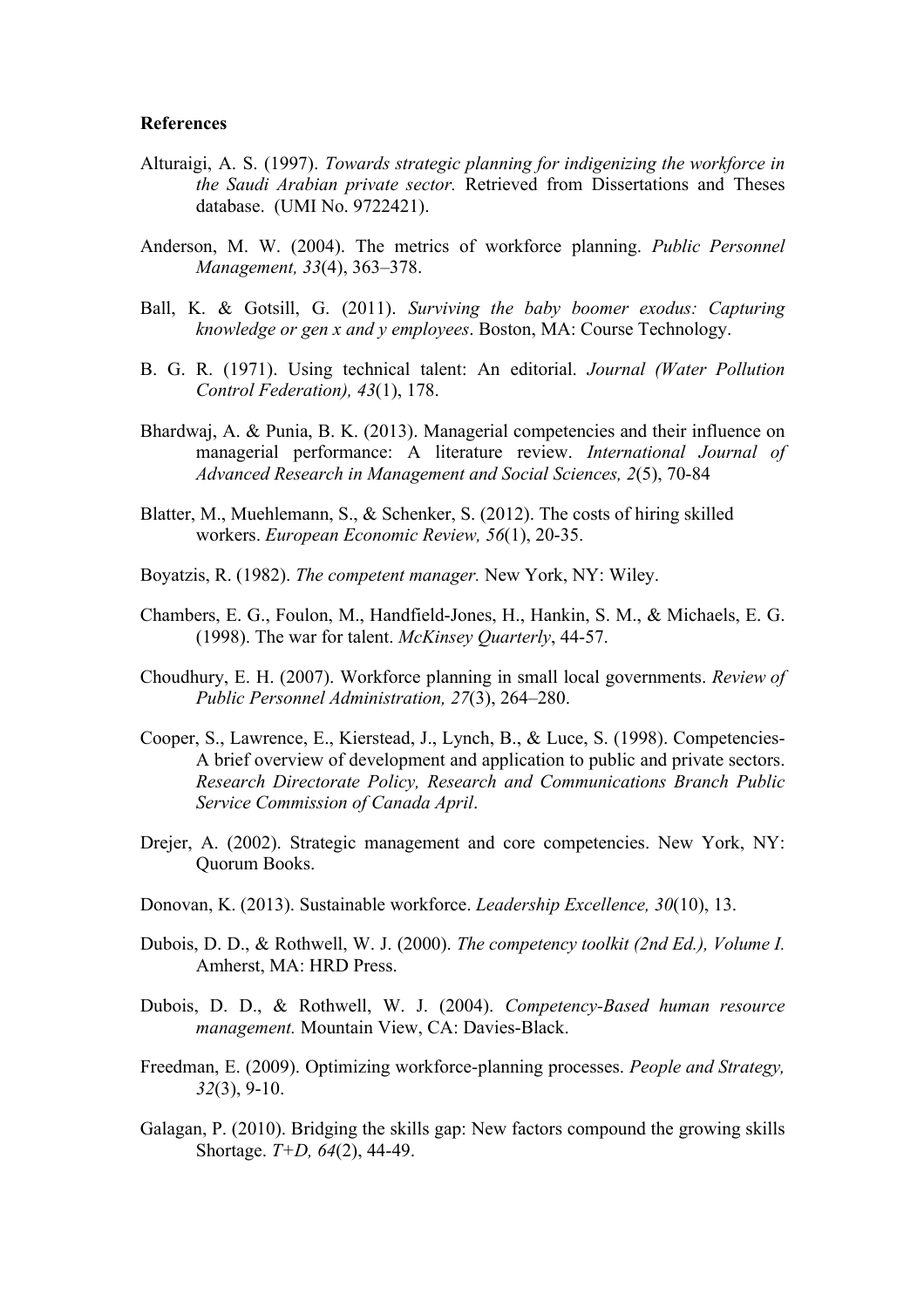- Gordon, E. E. (2012). The global talent chase: China, India, and U.S. vise for skilled workers. *World Future Society, 46*(6), 43.
- Gu, M., & Wang, L. (2015). Assessment of oil and gas geopolitical influence. *Journal of Geographical Sciences, 25*(3), 369-384.
- Hofrichter, D. A., & Spencer, Lyle M., Jr. (1996). Competencies: The right foundation for effective human resources management. *Compensation and Benefits Review, 28*(6), 21-24.
- Helton, K. A., & Soubik, J. A. (2004). Case study: Pennsylvania's changing workforce: Planning today with tomorrow's vision*. Public Personnel Management, 33*(4), 459–473.
- Hirschman, C. (2007). Putting forecasting in focus. *HR Magazine, 52*(3), 44–49.
- Holland, P., Sheehan, C. & De Cieri, H. (2007, September). Attracting and retaining talent: Exploring human resources development trends in Australia. *Human Resource Development International, 10*(3), 247-262.
- Jucan, M. (2010). Cultural pluralism and the issue of American identity in Randolph Bourne's "trans-national America". *Journal for the Study of Religions and Ideologies, 9*(26), 203-219.
- Kazan, H. (2005). A study of factors affecting production and workforce planning. *Journal of American Academy of Business, 7*(1), 288- 296.
- Kim, Y., Williams, R., Rothwell, W. J., & Penaloza, P. (2014). A Strategic model for technical talent management: A model based on a qualitative case study. *Performance Improvement Quarterly*, *26*(4), 93-121.
- Kirch, W. (Ed.). (2008). *Encyclopedia of public health.* New York, NY: Springer.
- Leonard, M. (2005). Aging workforce challenges industry. *Power, 149*(5), 23-28.
- Lucia, A. & Lepsinger, R. (1999). *The art and science of competency models: Pinpointing critical success factors in organizations*. San Francisco, CA: Jossey-Bass/Pfeiffer.
- Mahapator, B. B. (2010). *Human resource management.* New Delhi, India: New Age International.
- Miracle, K. (2004). Case study: The city of Virginia Beach's innovative tool for workforce planning. *Public Personnel Management, 33*(4), 449-458.
- Molavi, J. M. & Satterlee, D. (2014). Investing in early education in science, technology, engineering, and mathematics to prepare future workforce. *International Journal of Innovative Research in Science, Engineering and Technology, 3*(12), 17751-17756.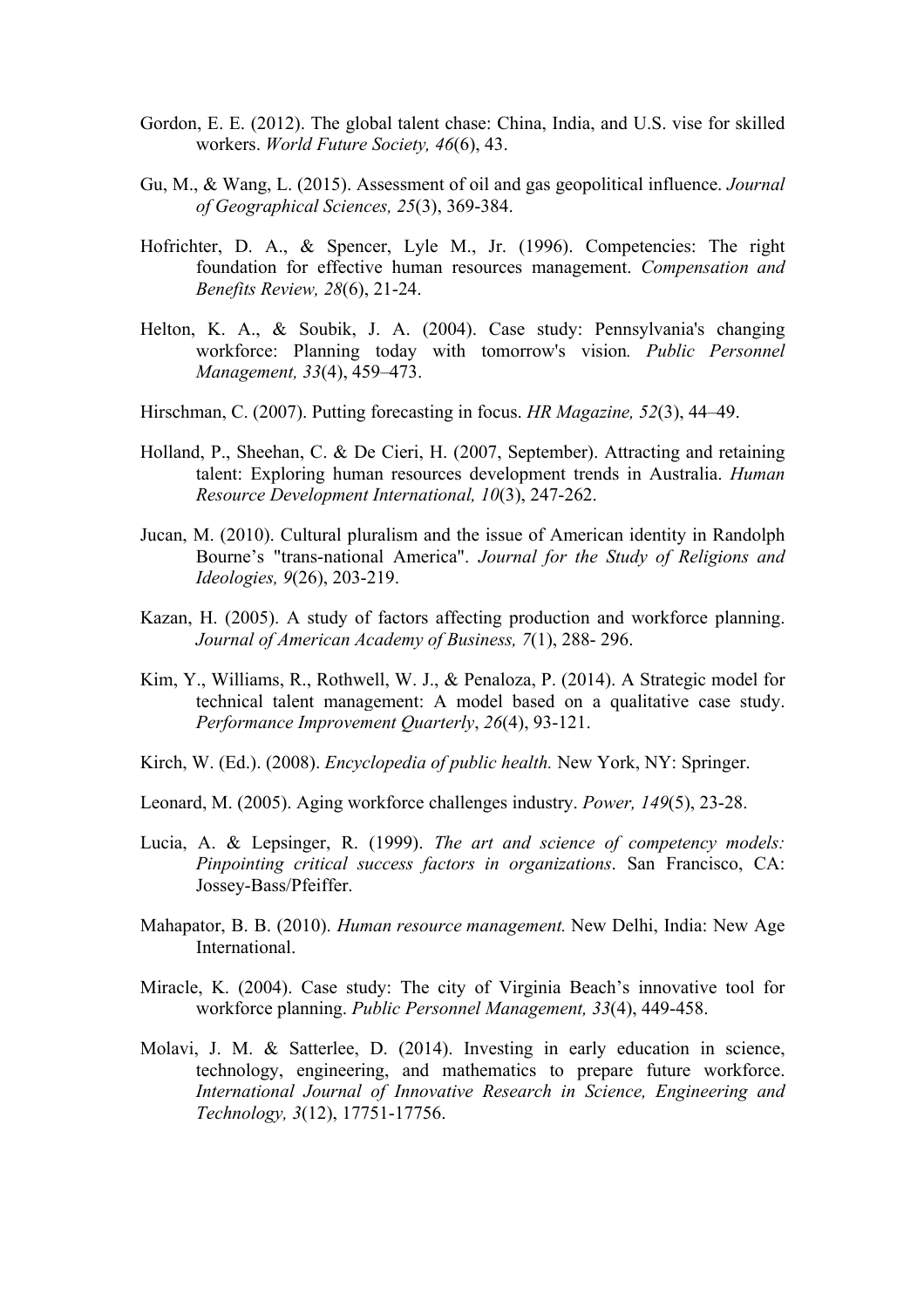- Oxford Economics (2012). Global talent 2021: *How the new geography of talent will transform human resource strategies.* Retrieved from https://www.oxfordeconomics.com/Media/Default/Thought%20Leadership/gl obal-talent-2021.pdf.
- Pobst, G. F. (2014). Meeting the challenge of knowledge worker shortages with strategic talent management. *American Journal of Management, 14*(1), 62-66.
- Rothwell, W. J. (2005). *Effective succession planning (3rd ed.).* New York, NY: Amacom.
- Rothwell, W. J. (2011). *Invaluable knowledge: Securing your company's technical expertise.* New York, NY: Amacom.
- Rothwell, W. J., Graber, J., Dubois, D.D., Zaballero, A.G. Haynes, C., Alkhalaf, A.H., & Stager, S. (2015). *The competency toolkit (2nd Ed.), Volume I and Volume II.* Amherst, MA: HRD Press.
- Rothwell, W. J., & Lindholm, J. E. (1999). Competency identification, modeling and assessment in the USA. *International Journal of Training and Development, 3*(2), 90-105.
- Sanghi, S. (2009). Building competencies. *Industrial Management, 51*(3), 14-18
- Scullion, H., Collings, D.G., & Caligiuri, P. (2010). Global talent management. *Journal of World Business, 45*(2), 105–108.
- Snell, S. A., & Dean, J. W. (1992). Integrated manufacturing and human resource management: A human capital perspective. *Academy of Management Journal*, *35*, 467-504.
- Sterns, G. (2010). Scope of the problem and demographic shift in population: Visual disease incidence and prevalence in the elderly population. In A. G. Lee & H. Beaver (Eds). *Geriatric ophthalmology: A competency-based approach* (1-6). Houston, TX: Springer
- Tarique, I., & Schuler, R. S. (2010). Global talent management: Literature review, integrative framework, and suggestions for further research. *Journal of World Business, 45*, 122-133. doi:10.1016/j.jwb.2009.09.019
- Tripathi, M. (2010). An intelligent decision support system for workforce forecasting and planning (M.S.). Retrieved from http://search.proquest.com.ezaccess.libraries.psu.edu/docview/751598382/abst ract?accountid=13158
- Task Force for Transnational Competence, Task Force for Transnational Competence, United States-Japan Foundation, & State University of New York at Buffalo. Center for Comparative and Global Studies in Education. (1997). *Towards transnational competence: Rethinking international education : A U.S.-japan case study*. New York: Institute of International Education.